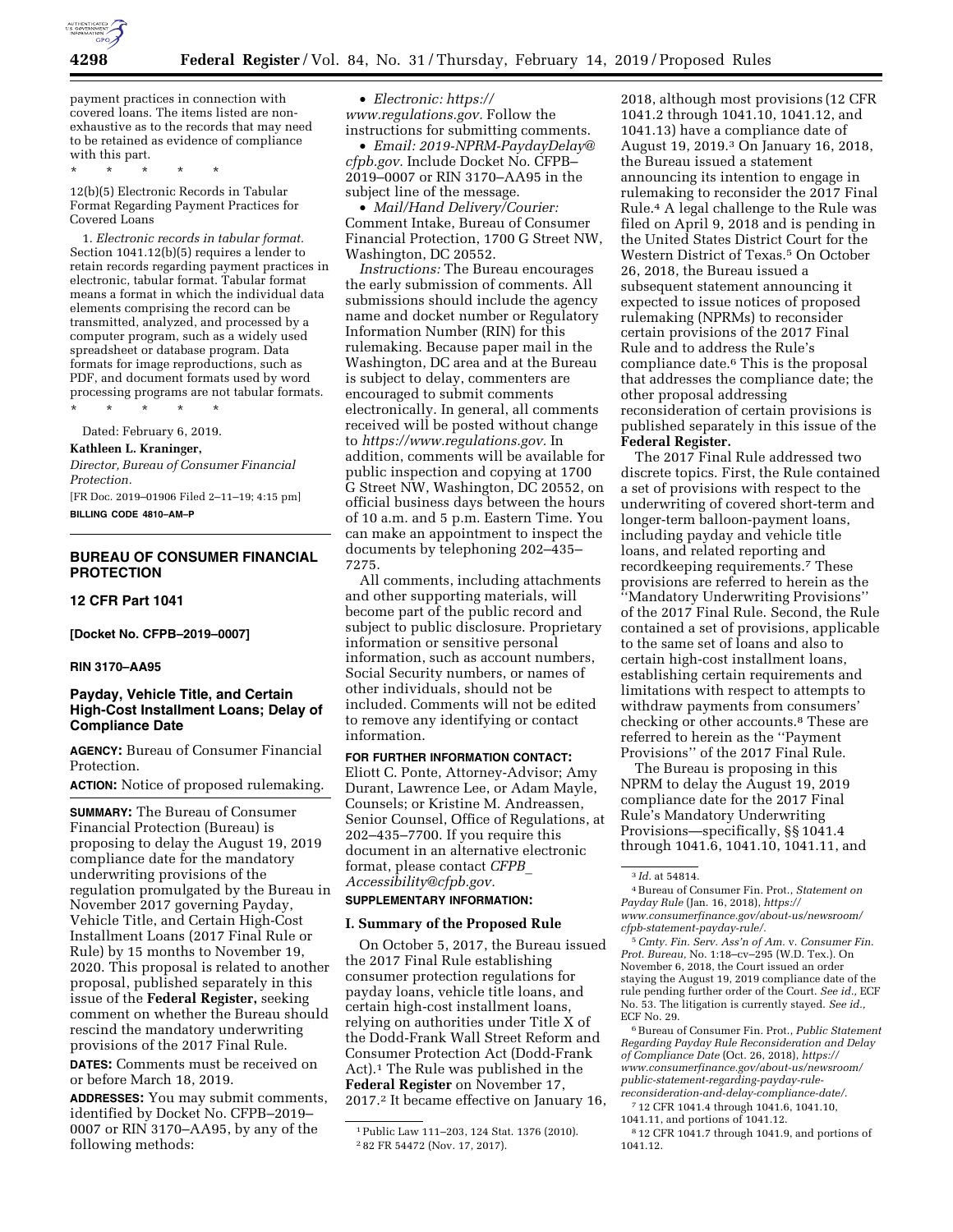1041.12(b)(1)(i) through (iii) and  $(b)(2)$ and (3)—to November 19, 2020, for several reasons, each of which is discussed in more detail below. First, the Bureau is publishing separately in this issue of the **Federal Register** an NPRM that sets forth strong reasons for seeking comment on whether it should rescind the Mandatory Underwriting Provisions of the Rule (Reconsideration NPRM). The Bureau is concerned that if the August 19, 2019 compliance date for the Mandatory Underwriting Provisions is not delayed, industry participants will expend significant resources and incur significant costs in order to comply with the 2017 Final Rule, and industry participants could experience substantial revenue disruptions that could impact their ability to stay in business once the compliance date has passed. The Bureau is concerned about imposing such costs on industry participants by mandating compliance by August 19, 2019 with portions of the Rule that may ultimately be rescinded. Second, outreach to affected entities since the finalization of the 2017 Final Rule has brought to light certain potential obstacles to compliance that were not anticipated when the original compliance date was set. For example, several State laws applicable to payday or similar loans have been enacted subsequent to the 2017 Final Rule that have more immediate compliance dates. Some industry participants have indicated that, given time and resource constraints, their need to comply with these intervening State laws may impede their ability to comply with the 2017 Final Rule's Mandatory Underwriting Provisions by the August 19, 2019 compliance date. Similarly, industry participants have indicated that they need additional time to finish building out, or otherwise making investments in, technology and critical systems necessary to comply with the Mandatory Underwriting Provisions of the 2017 Final Rule.

The Bureau is thus proposing to delay the August 19, 2019 compliance date for the Mandatory Underwriting Provisions of the 2017 Final Rule by 15 months, to November 19, 2020, in order to permit an orderly conclusion to its separate rulemaking process to reconsider the Mandatory Underwriting Provisions of the 2017 Final Rule, and to account for potential implementation challenges that had not been anticipated at the time of the 2017 Final Rule.

# **II. Background**

In the 2017 Final Rule, the Bureau established consumer protection regulations for payday loans, vehicle title loans, and certain high-cost

installment loans. The Rule was published in the **Federal Register** on November 17, 2017. It became effective on January 16, 2018, although most provisions (§§ 1041.2 through 1041.10, 1041.12, and 1041.13) have a compliance date of August 19, 2019.

As mentioned above, the 2017 Final Rule addressed two discrete topics: The Mandatory Underwriting Provisions and the Payment Provisions. The Mandatory Underwriting Provisions identified as an unfair and abusive practice the making of certain short-term and longerterm balloon-payment loans without reasonably determining that consumers will have the ability to repay the loans according to their terms. The Mandatory Underwriting Provisions include two methods for compliance. Under one method, lenders making covered shortterm and longer-term balloon-payment loans are required to, among other things, make a reasonable determination that the consumer would be able to make the payments on the loan and be able to meet the consumer's basic living expenses and other major financial obligations without needing to reborrow over the ensuing 30 days; the Rule sets forth a number of specific requirements that a lender must satisfy in this regard.9 Under the other method, lenders are allowed to make certain covered short-term loans without meeting all the specific underwriting criteria as long as the loan satisfies certain prescribed terms, the lender confirms that the consumer meets specified borrowing history conditions, and the lender provides required disclosures to the consumer.10

In general, under either approach, a lender must obtain and consider a consumer report from an information system registered with the Bureau before making a covered short-term or longer-term balloon-payment loan.11 In addition, other portions of the Rule require lenders to furnish to provisionally registered and registered information systems 12 certain information concerning covered short-

12The 2017 Final Rule bifurcated the process for registering information systems: the first phase for entities seeking preliminary registration prior to the August 19, 2019 compliance date; and the second phase for entities seeking provisional registration on or after the August 19, 2019 compliance date. An entity seeking preliminary registration under the first phase was required to submit to the Bureau an initial application for preliminary approval for registration by April 16, 2018. After receiving preliminary approval from the Bureau, the entity must submit its application for registration within 120 days from the date preliminary approval was granted. *See* 12 CFR 1041.11(c).

term and longer-term balloon-payment loans at loan consummation, during the period that the loan is an outstanding loan, and when the loan ceases to be an outstanding loan.13

The Payment Provisions of the Rule apply to a broader group of covered loans, which include covered short-term and longer-term balloon-payment loans as well as certain high-cost installment loans, establishing certain requirements and limitations with respect to attempts to withdraw payments from consumers' checking or other accounts. The Rule identifies as an unfair and abusive practice lenders' attempts to withdraw payment on these loans from consumers' accounts after two consecutive payment attempts have failed, unless the consumer provides a new and specific authorization to do so. The Rule also prescribes notices lenders must provide to consumers before attempting to withdraw payments from their accounts.

In addition, the Rule includes other generally applicable provisions such as definitions, exemptions, and requirements for compliance programs and record retention (with portions specific to the Mandatory Underwriting Provisions and to the Payment Provisions).

As noted above, on January 16, 2018, the Bureau issued a statement announcing its intention to engage in rulemaking to reconsider the 2017 Final Rule. In addition, the statement notified entities seeking to become registered information systems that the Bureau would entertain requests to waive entities' preliminary approval application deadline.14 Since that time, the Bureau has issued several waivers and published copies of those waivers on its website.15 As of January 30, 2019, there are no information systems registered with the Bureau.16 On October 26, 2018, the Bureau issued a subsequent statement announcing that it expected to issue NPRMs to reconsider certain provisions of the 2017 Final Rule and to address the Rule's compliance date.

On April 9, 2018, a legal challenge to the 2017 Final Rule was filed in the

<sup>9</sup> 12 CFR 1041.5.

<sup>10</sup> 12 CFR 1041.6.

 $11\,12$  CFR 1041.5(c)(2)(ii)(B) and (d)(1), and 1041.6(a).

<sup>13</sup>*See* 12 CFR 1041.10(c).

<sup>14</sup>Bureau of Consumer Fin. Prot., *Statement on Payday Rule* (Jan. 16, 2018), *[https://](https://www.consumerfinance.gov/about-us/newsroom/cfpb-statement-payday-rule/) [www.consumerfinance.gov/about-us/newsroom/](https://www.consumerfinance.gov/about-us/newsroom/cfpb-statement-payday-rule/) [cfpb-statement-payday-rule/.](https://www.consumerfinance.gov/about-us/newsroom/cfpb-statement-payday-rule/)* 

<sup>15</sup>*See* Bureau of Consumer Fin. Prot., *Payday, Vehicle Title, and Certain High-Cost Installment Loans Registered Information Systems registration program*—*Waiver requests and Bureau determinations, [https://www.consumerfinance.gov/](https://www.consumerfinance.gov/policy-compliance/guidance/payday-loans-registered-information-systems-registration-program/registered-information-systems/#waivers) [policy-compliance/guidance/payday-loans](https://www.consumerfinance.gov/policy-compliance/guidance/payday-loans-registered-information-systems-registration-program/registered-information-systems/#waivers)[registered-information-systems-registration](https://www.consumerfinance.gov/policy-compliance/guidance/payday-loans-registered-information-systems-registration-program/registered-information-systems/#waivers)[program/registered-information-systems/#waivers.](https://www.consumerfinance.gov/policy-compliance/guidance/payday-loans-registered-information-systems-registration-program/registered-information-systems/#waivers)*  16*See id.*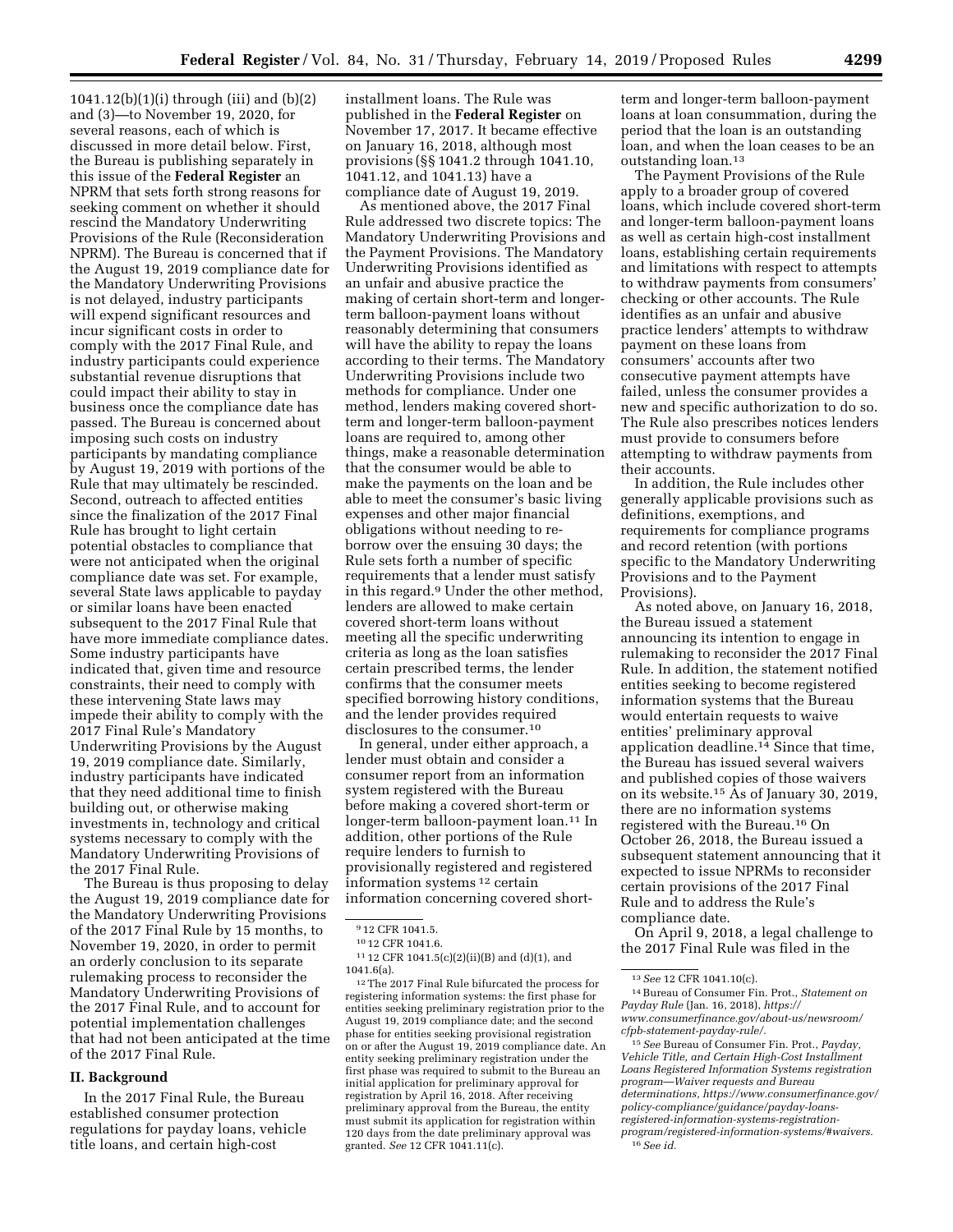United States District Court for the Western District of Texas. On June 12, 2018, the court issued an order staying the litigation. On November 6, 2018, the court stayed the August 19, 2019 compliance date of the 2017 Final Rule until further order of the court.

# **III. Proposed Delay of Compliance Date for the Mandatory Underwriting Provisions**

The Bureau is proposing in this NPRM to delay the August 19, 2019 compliance date for the 2017 Final Rule's Mandatory Underwriting Provisions—specifically, §§ 1041.4 through 1041.6, 1041.10, 1041.11, and 1041.12(b)(1)(i) through (iii) and (b)(2) and (3)—to November 19, 2020. The Bureau is proposing this compliance date delay for several reasons, as discussed in turn below.

First, the Bureau is proposing this compliance date delay because, as noted above, the Bureau is publishing separately in this issue of the **Federal Register** an NPRM seeking comment on whether it should rescind the Mandatory Underwriting Provisions of the 2017 Final Rule. The Bureau preliminarily believes that a compliance date delay is needed because, as described in more detail in the Reconsideration NPRM, the Bureau preliminarily believes there are strong reasons for rescinding the Mandatory Underwriting Provisions of the Rule. Delaying the August 19, 2019 compliance date for the Mandatory Underwriting Provisions would give the Bureau the opportunity to review comments on the Reconsideration NPRM and to make any changes to those provisions before affected entities bear additional costs to comply with and implement the Mandatory Underwriting Provisions of the 2017 Final Rule. In addition, the Bureau is aware that some small lenders believe that the impacts of the Mandatory Underwriting Provisions of the 2017 Final Rule would significantly reduce the amount of revenue generated from their lending operations, and thereby cause some smaller industry participants to either temporarily or permanently exit the marketplace once compliance with the Mandatory Underwriting Provisions of the 2017 Final Rule is required. Other lenders have indicated that they will be forced to consolidate their operations or to make other fundamental changes to their business as a result of the Mandatory Underwriting Provisions. The Bureau preliminarily believes that delaying the August 19, 2019 compliance date would allow industry participants to avoid irreparable injury from the compliance and

implementation costs and the market effects associated with preparing for and complying with portions of the Rule that the Bureau is proposing to rescind. The Bureau also believes that temporary industry disruptions may have negative impacts on consumers, including restricting consumer access to credit, and therefore preliminarily believes that delaying the August 19, 2019 compliance date would allow consumers to avoid injury from any such disruption.

Second, the Bureau has discussed implementation efforts with a number of industry participants since publication of the 2017 Final Rule, and through these conversations the Bureau has become aware of various unanticipated potential obstacles to compliance with the Mandatory Underwriting Provisions by the August 19, 2019 compliance date. The Bureau is seeking to better understand these obstacles and how they might bear on whether the Bureau should delay the August 19, 2019 compliance date for the Mandatory Underwriting Provisions while it considers whether to rescind those portions of the 2017 Final Rule.

For example, the Bureau is aware that several States have recently enacted laws applicable to loans subject to the 2017 Final Rule's Mandatory Underwriting Provisions. Some industry participants have told the Bureau that they are prioritizing developing compliance management systems in response to these laws that have, or will, become effective 17 before the August

In Colorado, voters approved a ballot initiative on November 6, 2018 to cap annual percentage rates on payday loans at 36 percent. This initiative takes effect February 1, 2019. *See* Colo. Legislative Council Staff, *Initiative #126 Initial Fiscal Impact Statement, [https://www.sos.state.co.us/pubs/](https://www.sos.state.co.us/pubs/elections/Initiatives/titleBoard/filings/2017-2018/126FiscalImpact.pdf) [elections/Initiatives/titleBoard/filings/2017-2018/](https://www.sos.state.co.us/pubs/elections/Initiatives/titleBoard/filings/2017-2018/126FiscalImpact.pdf) [126FiscalImpact.pdf;](https://www.sos.state.co.us/pubs/elections/Initiatives/titleBoard/filings/2017-2018/126FiscalImpact.pdf) see also* Colo. Sec'y of State, *Official Certified Results—State Offices & Questions, [https://results.enr.clarityelections.com/](https://results.enr.clarityelections.com/CO/91808/Web02-state.220747/#/c/C_2)  [CO/91808/Web02-state.220747/#/](https://results.enr.clarityelections.com/CO/91808/Web02-state.220747/#/c/C_2)*c/C\_2 *(Proposition 111).* 

In Florida, on March 19, 2018, the governor signed the Deferred Presentment Transactions Law (SB 920). This legislation will allow deferredpresentment (payday) installment loans of up to \$1,000 paid back in installments of 60 to 90 days. Prior law allowed only amounts up to \$500 paid off in a lump sum of 31 days. The new law will go into effect July 1, 2019. *See* Ch. 2018–26, Laws of Fla. (2018), *[http://laws.flrules.org/files/Ch](http://laws.flrules.org/files/Ch_2018_026.pdf)*\_*2018*\_ *[026.pdf.](http://laws.flrules.org/files/Ch_2018_026.pdf)* 

19, 2019 compliance date. Some smaller industry participants have indicated to the Bureau that they do not have the resources to update or conform their compliance management systems to address both newly enacted State laws and the 2017 Final Rule at the same time. These recently enacted State laws were not anticipated in the 2017 Final Rule and therefore the effect these laws may have on affected entities' ability to comply with the Mandatory Underwriting Provisions of the 2017 Final Rule was not considered when the Bureau set the August 19, 2019 compliance date.

Similarly, industry participants have stated that the software vendors they use to produce technology and other critical systems necessary to comply with the Mandatory Underwriting Provisions requiring lenders to verify certain consumer obligations 18 will not be fully operational or available to industry before the August 19, 2019 compliance date. The Bureau has heard more recently that there are additional systems that would facilitate lenders' access to required information that have not progressed to the point necessary to permit lenders to meet the upcoming compliance date. For example, a storefront lender operating in multiple jurisdictions informed the Bureau that the process of overhauling its point-ofsale software has been delayed due to third-party vendors not being able to produce critical software components on schedule. Furthermore, it indicated that these third-party vendors have not been able to commit to developing and deploying this necessary software by the August 19, 2019 compliance date due to the complexity of various components required to ensure compliance. Even if these third-party vendors were able to develop this necessary software by the August 19, 2019 compliance date, the storefront lender explained that it would need at least several weeks to ensure the software works with its point-of-sale software and that the thirdparty vendor's software is in compliance with the 2017 Final Rule.

In light of the foregoing, the Bureau is proposing to delay the August 19, 2019 compliance date for the Mandatory Underwriting Provisions of the 2017 Final Rule to November 19, 2020. Specifically, as discussed further in part

<sup>17</sup> In Ohio (a state that permits payday lending), a bill signed into law by the governor in 2018 will, among other things, prohibit certain lenders from making loans of \$5,000 or less secured by a vehicle title or any other collateral. Ohio lenders must comply with the law as of April 27, 2019. *See* Ohio Dep't of Commerce, *House Bill 123 Guidance*  (2018), *[https://www.com.ohio.gov/documents/fiin](https://www.com.ohio.gov/documents/fiin_HB123_Guidance.pdf)*\_ *HB123*\_*[Guidance.pdf;](https://www.com.ohio.gov/documents/fiin_HB123_Guidance.pdf) see also* Ohio House Bill 123, *An Act to Modify the Short-Term Loan Act, [https://](https://www.legislature.ohio.gov/legislation/legislation-summary?id=GA132-HB-123)  [www.legislature.ohio.gov/legislation/legislation](https://www.legislature.ohio.gov/legislation/legislation-summary?id=GA132-HB-123)[summary?id=GA132-HB-123.](https://www.legislature.ohio.gov/legislation/legislation-summary?id=GA132-HB-123)* 

<sup>18</sup>For example, to verify a consumer's required payments under debt obligations, the lender must obtain and review (1) a national consumer report; (2) its own records and its affiliates' records; and (3) a consumer report obtained from an entity that has been registered with the Bureau as an information system under the Rule for 180 days or more pursuant to  $\S 1041.11(c)(2)$  or (d)(1), or that is registered pursuant to § 1041.11(d)(2), if available. *See* 12 CFR 1041.5(c)(2)(ii)(B).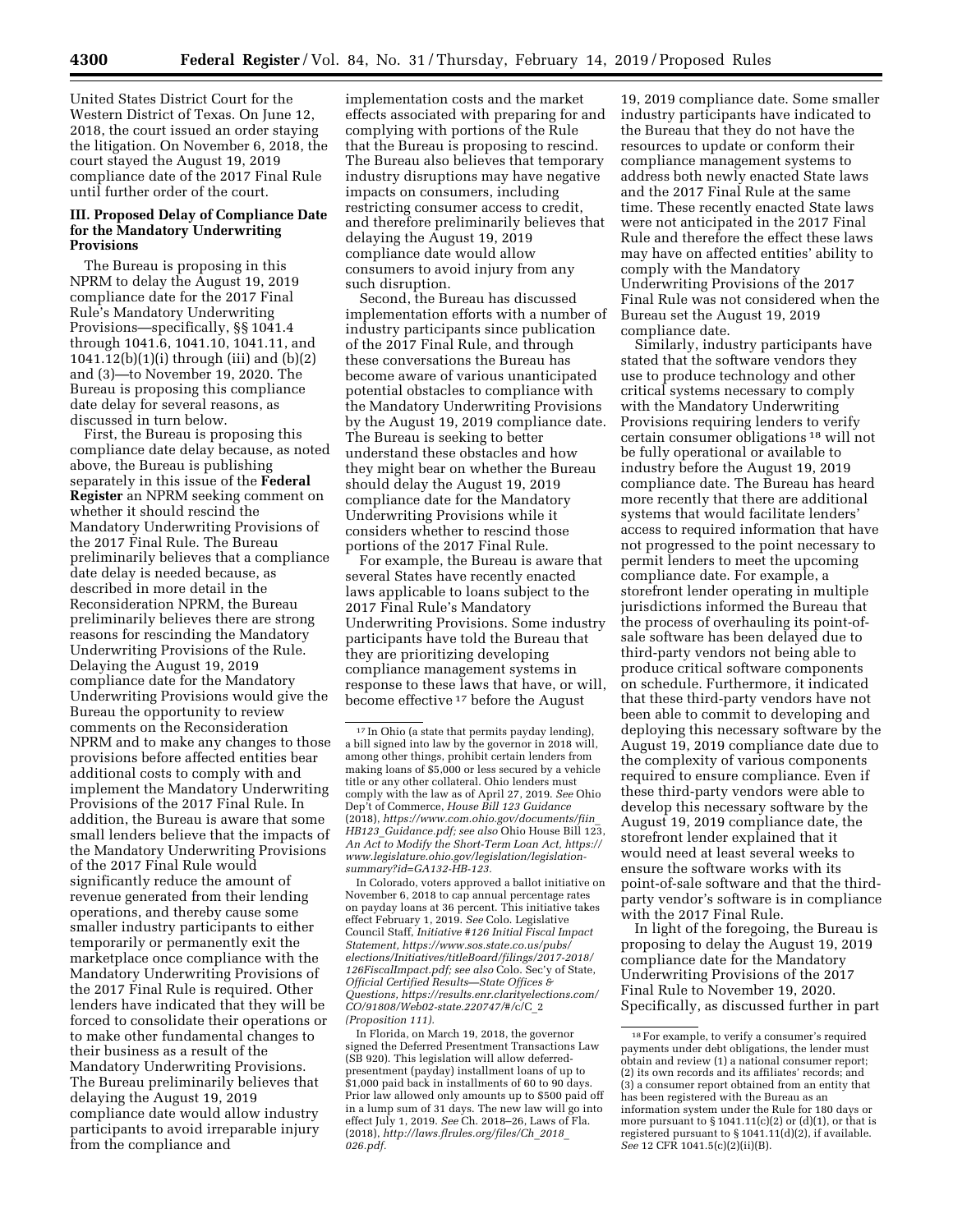V below, the Bureau is proposing to delay the compliance date for §§ 1041.4 through 1041.6, 1041.10, 1041.11, and 1041.12(b)(1)(i) through (iii) and (b)(2) and (3) of the 2017 Final Rule. The Bureau is concerned that if the August 19, 2019 compliance date for the Mandatory Underwriting Provisions is not delayed, industry participants will expend additional resources and incur additional costs in order to comply with the 2017 Final Rule, and industry participants could experience revenue disruptions that could impact their ability to stay in business once the compliance date has passed. The Bureau is concerned about imposing such costs on industry participants by mandating compliance by August 19, 2019 with portions of the Rule that may ultimately be rescinded. The Bureau preliminarily believes, based on its experience writing the 2017 Final Rule and with other similar rulemakings, that the proposed compliance date of November 19, 2020 will allow the Bureau adequate opportunity to review comments on its Reconsideration NPRM regarding the Mandatory Underwriting Provisions of the 2017 Final Rule and to make any changes to those provisions before affected entities bear additional costs associated with implementing and complying with the 2017 Final Rule, and related market effects.

The Bureau solicits comment on whether it should delay the August 19, 2019 compliance date for the Mandatory Underwriting Provisions of the 2017 Final Rule, and, if so, whether the proposed November 19, 2020 compliance date is an appropriate length of time. In particular, the Bureau asks commenters to provide specific detail and any available data regarding implementation of the Mandatory Underwriting Provisions of the 2017 Final Rule and the specific challenges they face in doing so by the current compliance date of August 19, 2019, as well as relevant knowledge and specific facts about any benefits, costs, or other impacts of this proposal on industry, consumers, and other stakeholders. The Bureau also requests comment on whether it has identified the appropriate provisions of the 2017 Final Rule as constituting the Mandatory Underwriting Provisions for purposes of the proposed delay, and whether delaying the August 19, 2019 compliance date for these provisions would have any crossover effects on implementation of the Payment Provisions. In addition, the Bureau solicits comment on the potential consequences of not delaying the August 19, 2019 compliance date for the

Mandatory Underwriting Provisions, as well as whether delaying the compliance date for the Mandatory Underwriting Provisions would better facilitate an orderly implementation period for the Rule. Finally, the Bureau solicits comment about the impact of the proposed delay on consumers who use payday loans, vehicle title loans, and high-cost installment loans covered by the 2017 Final Rule.

The purpose of this document is to seek comment on the Bureau's proposal to delay the August 19, 2019 compliance date for the Mandatory Underwriting Provisions. At this time, the Bureau is not proposing to delay the compliance date for the other provisions of the 2017 Final Rule, including the Payment Provisions. The Bureau notes that, through its efforts to monitor and support industry implementation of the 2017 Final Rule, it has heard concerns from some stakeholders regarding the Rule that are outside of the scope of this proposal. For example, the Bureau has received a rulemaking petition to exempt debit card payments from the Rule's Payment Provisions. The Bureau has also received informal requests related to various aspects of the Payment Provisions or the Rule as a whole, including requests to exempt certain types of lenders or loan products from the Rule's coverage and to delay the compliance date for the Payment Provisions. The Bureau intends to examine these issues and if the Bureau determines that further action is warranted, the Bureau will commence a separate rulemaking initiative (such as by issuing a request for information or an advance notice of proposed rulemaking).

#### **IV. Legal Authority**

The legal authority for the 2017 Final Rule is described in detail in part IV of the Supplementary Information accompanying the 2017 Final Rule.19 Commenters may refer to that discussion for more information about the legal authority for this NPRM.

The Bureau adopted the Mandatory Underwriting Provisions of the 2017 Final Rule in principal reliance on the Bureau's authority under section 1031(b) of the Dodd-Frank Act to identify and prohibit unfair and abusive practices.20 Accordingly, in proposing this rule, the Bureau is exercising its authority under Dodd-Frank Act section 1031(b) to prescribe rules under Title X of the Dodd-Frank Act.

In addition to section 1031 of the Dodd-Frank Act, the Bureau relied on

other legal authorities for certain aspects of the Mandatory Underwriting Provisions in the 2017 Final Rule.21 Section 1022(b)(3)(A) of the Dodd-Frank Act authorizes the Bureau, by rule, to conditionally or unconditionally exempt any class of covered persons, service providers, or consumer financial products or services from any rule issued under Title X, which includes a rule issued under section 1031, as the Bureau determines is necessary or appropriate to carry out the purposes and objectives of Title X.22 The Bureau also relied, in adopting certain provisions, on its authority under section 1022(b)(1) of the Dodd-Frank Act to prescribe rules as may be necessary or appropriate to enable the Bureau to administer and carry out the purposes and objectives of the Federal consumer financial laws.23 The term Federal consumer financial law includes rules prescribed under Title X of the Dodd-Frank Act, including those prescribed under section 1031.24 Additionally, in the 2017 Final Rule, the Bureau relied, for certain provisions, on other authorities, including those in sections 1021(c)(3), 1022(c)(7), 1024(b)(7), and 1032 of the Dodd-Frank Act.25

Section 1031 of the Dodd-Frank Act and each of the other legal authorities that the Bureau relied upon in the 2017 Final Rule provide the Bureau with discretion to issue rules and therefore discretion in setting compliance dates for those rules. In the 2017 Final Rule, the Bureau stated that the Rule's compliance date was ''structured to facilitate an orderly implementation process.'' 26 In particular, the Bureau sought ''to balance giving enough time for an orderly implementation period against the interest of enacting protections for consumers as soon as possible.'' 27 As discussed above and in the Reconsideration NPRM, the Bureau preliminarily believes that there are strong reasons for rescinding the Mandatory Underwriting Provisions of the Rule on the grounds, *inter alia,* that a more robust and reliable evidentiary

23 12 U.S.C. 5512(b)(1). The Bureau also interprets section 1022(b)(1) of the Dodd-Frank Act as authorizing it to rescind or amend a previously issued rule if it determines such rule is not necessary or appropriate to enable the Bureau to administer and carry out the purposes and objectives of the Federal consumer financial laws, including a rule issued to identify and prevent unfair, deceptive, or abusive acts or practices. 24 12 U.S.C. 5481(14).

25 12 U.S.C. 5511(c)(3), 12 U.S.C. 5512(c)(7), 12 U.S.C. 5514(b)(7), and 12 U.S.C. 5532.

27 *Id.* at 54814.

<sup>19</sup> 82 FR 54472, 54519–24.

<sup>20</sup> 12 U.S.C. 5531(b).

<sup>21</sup>*See* 82 FR 54472, 54522.

<sup>22</sup> 12 U.S.C. 5512(b)(3)(A).

<sup>26</sup> 82 FR 54472, 54474.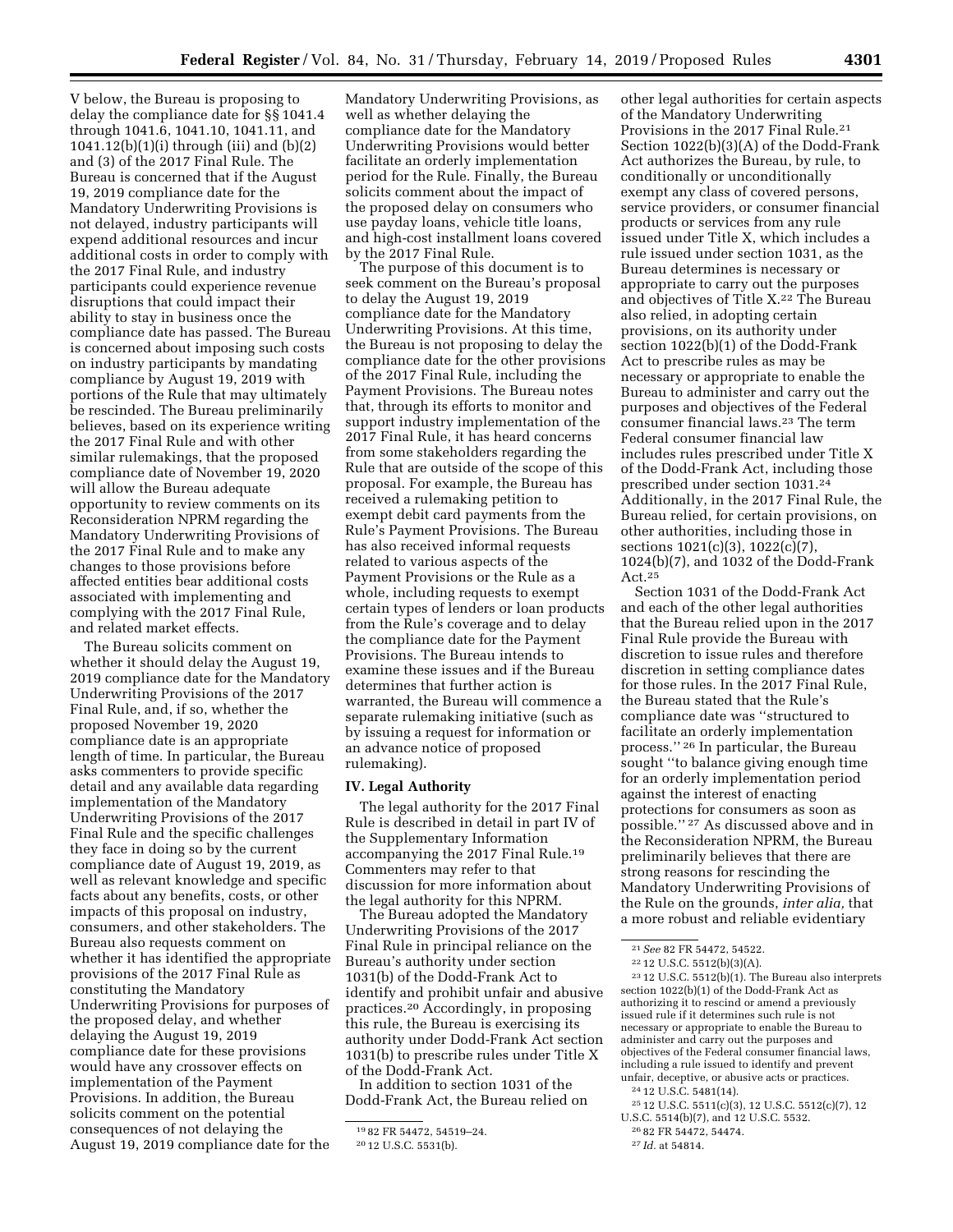record is needed to support a rule that would have such dramatic impacts on the market, and that the findings of an unfair and abusive practice as set out in § 1041.4 of the 2017 Final Rule rested on applications of the relevant standards that the Bureau should no longer use. Accordingly, the Bureau preliminarily concludes that it should not assign the weight that it did in the 2017 Final Rule to ''the interest of enacting protections for consumers as soon as possible.'' As also discussed above, the Bureau has requested comment regarding whether delaying the August 19, 2019 compliance date would be consistent with an ''orderly implementation period,'' given that the Bureau may conclude that the Mandatory Underwriting Provisions should not be implemented and should instead be rescinded and because of the potential implementation issues discussed above. The Bureau is proposing to exercise its discretion to revise the August 19, 2019 compliance date in the manner described in this NPRM, in light of the considerations described above. The Bureau requests comment on those considerations and how they should be weighed in potentially delaying the August 19, 2019 compliance date for the Mandatory Underwriting Provisions of the Rule.

#### **V. Provisions Affected by the Proposal**

As discussed above, the 2017 Final Rule became effective on January 16, 2018, but has a compliance date of August 19, 2019 for §§ 1041.2 through 1041.10, 1041.12, and 1041.13. The Bureau is proposing to delay the August 19, 2019 compliance date to November 19, 2020 for §§ 1041.4 through 1041.6, 1041.10, 1041.11, and 1041.12(b)(1)(i) through (iii) and (b)(2) and (3). Sections 1041.4 through 1041.6 govern underwriting, with § 1041.4 identifying an unfair and abusive practice, § 1041.5 governing the ability-to-repay determination, and § 1041.6 providing a conditional exemption from §§ 1041.4 and 1041.5 for certain covered shortterm loans. Section 1041.10 governs information furnishing requirements and § 1041.11 addresses registered information systems. Section 1041.12 sets forth compliance program and record retention requirements, with § 1041.12(b)(1)(i) through (iii) and (b)(2) and (3) detailing record retention requirements that are specific to the Rule's Mandatory Underwriting Provisions.

To implement the proposed compliance date delay, the Bureau would revise the few instances in the regulatory text and commentary where the August 19, 2019 compliance date

appears. These portions of the regulatory text and commentary are generally related to the registered information system requirements in § 1041.11; namely, the Bureau would revise the regulatory text and headings in  $\S 1041.11(c)$  introductory text,  $(c)(1)$ and (2), (d) introductory text, and  $(d)(1)<sup>28</sup>$  and related commentary, to replace August 19, 2019, where it appears, with the proposed compliance date of November 19, 2020. In addition, the Bureau requests comment on whether it should amend the Rule's regulatory text or commentary to expressly state the delayed compliance date for the Mandatory Underwriting Provisions and/or the unchanged date for the Payment Provisions.

# **VI. Compliance and Effective Dates**

The Bureau is proposing to delay the August 19, 2019 compliance date for the Mandatory Underwriting Provisions of the 2017 Final Rule—specifically, §§ 1041.4 through 1041.6, 1041.10, 1041.11, and 1041.12(b)(1)(i) through (iii) and (b)(2) and (3)—to November 19, 2020. After considering comments received on this proposal, the Bureau intends to publish a final rule with respect to the delayed compliance date for the Mandatory Underwriting Provisions of the 2017 Final Rule, if warranted. Any final rule to delay the Rule's compliance date for the Mandatory Underwriting Provisions would be published and become effective prior to August 19, 2019. The Bureau seeks comment on this aspect of the proposal.

## **VII. Dodd-Frank Act Section 1022(b)(2) Analysis**

#### *A. Overview*

As discussed above, this proposal would delay the August 19, 2019 compliance date for the Mandatory Underwriting Provisions of the 2017 Final Rule to November 19, 2020.

The Bureau is not, however, proposing to change the April 16, 2018 date in § 1041.11(c)(3), which was the deadline to submit an application for preliminary approval for registration. As noted above, § 1041.11(c)(3)(iii) permits the Bureau to waive the application deadline on a case-by-case basis, and therefore the Bureau does not need to modify the existing April 16, 2018 preliminary approval date.

Section 1041.11(d)(1) sets forth the Bureau's process for approving and registering entities as information systems on or after the August 19, 2019

Published separately in this issue of the **Federal Register** is the Reconsideration NPRM, in which the Bureau considers the impacts of rescinding the Mandatory Underwriting Provisions of the 2017 Final Rule. The analysis of the benefits and costs to consumers and covered persons required by section 1022(b)(2)(A) of the Dodd-Frank Act (also referred to as the ''section 1022(b)(2) analysis'') in part VIII of the Reconsideration NPRM outlines the one-time and ongoing benefits and costs of rescinding the 2017 Final Rule's Mandatory Underwriting Provisions. As this proposal to delay the August 19, 2019 compliance date would constitute a 15-month delay of the 2017 Final Rule's compliance date for the Mandatory Underwriting Provisions, its impacts if the Bureau were to issue a final rule with such a delay would be effectively 1.25 years of the annualized, ongoing impacts described in the Reconsideration NPRM. As described in the Reconsideration NPRM's section 1022(b)(2) analysis, these impacts are based on the analysis and conclusions reached in the 2017 Final Rule, and include increased loan volumes and revenues for lenders, increased access to credit for consumers, and a negative average welfare effect on consumers from exposure to unanticipated long sequences, all relative to the baseline if compliance becomes mandatory on August 19, 2019. This proposal's impacts on the one-time costs described in the 2017 Final Rule primarily include a delay before covered entities must bear these costs, until no later than the new compliance date. As some covered entities may have already started to incur some of these one-time costs and others may incur the costs in advance of the delayed compliance date, the Bureau believes the monetary impact of a delay of the Mandatory Underwriting Provisions would have minimal impacts on the eventual costs incurred by lenders if the Bureau decides to retain the Mandatory Underwriting Provisions.

In developing this proposal, the Bureau has considered the potential benefits, costs, and impacts as required by section 1022(b)(2)(A) of the Dodd-Frank Act.29 Specifically, section 1022(b)(2)(A) of the Dodd-Frank Act calls for the Bureau to consider the potential benefits and costs of a regulation to consumers and covered persons, including the potential reduction of access by consumers to consumer financial products or services, the impact on depository institutions and credit unions with \$10 billion or less in total assets as described in

<sup>28</sup>Section 1041.11(c)(1) allows the Bureau to preliminarily approve an entity as an information system before the compliance date of August 19, 2019. Section  $1041.11(c)(2)$  allows the Bureau to approve the application from a preliminarily approved entity to become a registered information system prior to the compliance date of August 19, 2019.

<sup>&</sup>lt;sup>29</sup> 12 U.S.C. 5512(b)(2)(A).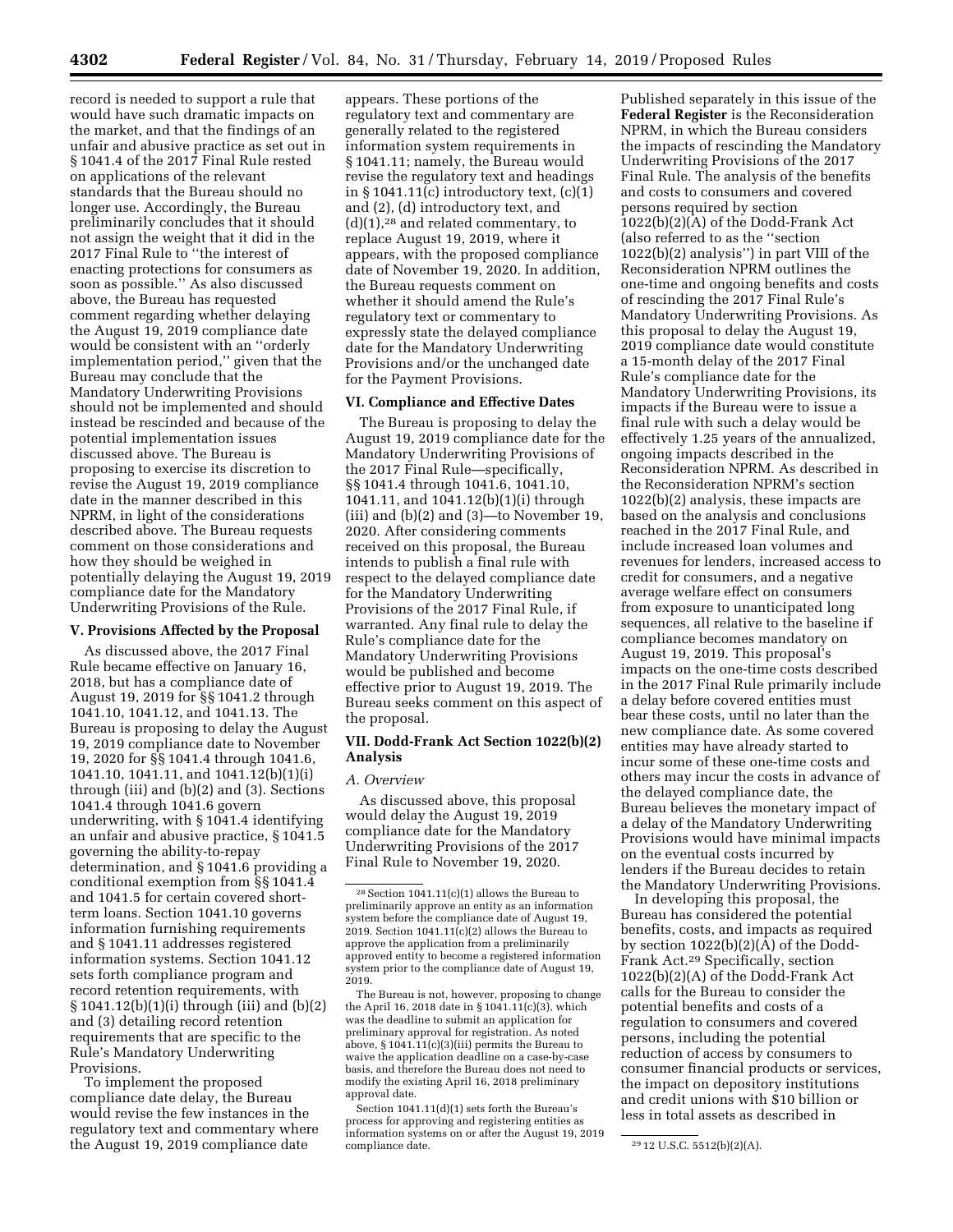section 1026 of the Dodd-Frank Act, and the impact on consumers in rural areas.

In advance of issuing this proposal, the Bureau has consulted with the prudential regulators and the Federal Trade Commission, including consultation regarding consistency with any prudential, market, or systemic objectives administered by such agencies.

The Bureau requests comment on the section 1022(b)(2) analysis that follows as well as submission of additional information that could inform the Bureau's consideration of the potential benefits, costs, and impacts of this proposal to delay the August 19, 2019 compliance date of the Mandatory Underwriting Provisions of the Rule. Comments on the Bureau's section 1022(b)(2) analysis related to this NPRM's proposed compliance date delay should be filed on the docket associated with this NPRM, while comments on the Reconsideration NPRM's section 1022(b)(2) analysis should be filed on the Reconsideration NPRM docket.

# 1. Description of the Baseline

In considering the potential benefits, costs, and impacts of this proposed rule the Bureau takes the 2017 Final Rule as the baseline, and considers economic attributes of the relevant markets as they are projected to exist under the 2017 Final Rule with its current August 19, 2019 compliance date and the existing legal and regulatory structures (*i.e.,*  those that have been adopted or enacted, even if compliance is not currently required) applicable to providers. This is the same baseline used in the Reconsideration NPRM. See part VIII.A.4 of the Reconsideration NPRM for a more complete description of the baseline.

#### 2. Need for Federal Regulation

The need for regulation here—*i.e.,* for a delay of the compliance date—is discussed in more detail above. In summary, first, the Bureau's Reconsideration NPRM, published separately in this issue of the **Federal Register**, sets forth the Bureau's reasons for preliminarily concluding that the Mandatory Underwriting Provisions of the 2017 Final Rule should be rescinded. The Bureau is concerned that if the August 19, 2019 compliance date for the Mandatory Underwriting Provisions is not delayed, firms will expend significant resources and incur significant costs to comply with portions of the 2017 Final Rule that ultimately may be—and which the Bureau preliminarily believes should be—rescinded. The Bureau is likewise

concerned that once the August 19, 2019 compliance date has passed, firms could experience substantial revenue disruptions that could impact their ability to stay in business while the Bureau is deciding whether to issue a final rule rescinding the Mandatory Underwriting Provisions of the 2017 Final Rule. Second, as discussed above, outreach to firms since the finalization of the 2017 Final Rule has brought to light certain potential obstacles to compliance that were not anticipated when the original compliance date was set. For example, as discussed above, some firms have indicated that they need additional time to finish building out, or otherwise make investments in, technology and critical systems necessary to comply with the Mandatory Underwriting Provisions of the 2017 Final Rule.

# *B. Potential Benefits and Costs to Covered Persons and Consumers*

The annualized quantifiable benefits and costs of rescinding the Mandatory Underwriting Provisions of the 2017 Final Rule are detailed in the section 1022(b)(2) analysis in part VIII.B through D of the Reconsideration NPRM. Under this proposal to delay the August 19, 2019 compliance date for the Mandatory Underwriting Provisions, these annualized benefits and costs would be realized for a period of 15 months (1.25 years). Additional, unquantified benefits and costs are also described in the Reconsideration NPRM's section 1022(b)(2) analysis. Under this proposal these costs and benefits would also be realized for 15 months (1.25 years).

1. Benefits to Covered Persons and Consumers

This proposal to delay the August 19, 2019 compliance date for the Mandatory Underwriting Provisions would delay by 15 months the restrictions on consumers' ability to choose to take out covered loans (including payday and vehicle title loans) that would be prohibited in the baseline. This proposal would also delay the decrease in the revenues of payday lenders anticipated in the 2017 Final Rule (62 to 68 percent) by 15 months, resulting in an estimated increase in revenues of between \$4.25 billion and \$4.5 billion (based on the annual rate of \$3.4 billion and \$3.6 billion) relative to the baseline. A similar delay in the reduction in the revenues of vehicle title lenders would result in an estimated increase in revenues relative to the baseline of between \$4.9 billion and \$5.1 billion (based on the annual rate of \$3.9 billion

to \$4.1 billion).30 The proposal would also cause a small but potentially quantifiable delay in the additional transportation costs borrowers would incur to get to lenders after the storefront closures expected in response to the 2017 Final Rule.

# 2. Costs to Covered Persons and Consumers

The Reconsideration NPRM's section 1022(b)(2) analysis also discusses the ongoing costs facing consumers that result from extended payday loan sequences at part VIII.B through D. The available evidence suggests that the Reconsideration NPRM would impose potential costs on consumers by increasing the risks of: Experiencing costs associated with extended sequences of payday loans and singlepayment vehicle title loans; experiencing the costs (pecuniary and non-pecuniary) of delinquency and default on these loans; defaulting on other major financial obligations; and/or being unable to cover basic living expenses in order to pay off covered short-term and longer-term balloonpayment loans.31 Relative to the baseline where the 2017 Final Rule's compliance date is unaltered, these costs would be maintained for 15 additional months under this proposal.

# 3. Other Benefits and Costs

Other benefits and costs that the Bureau did not quantify are discussed in the Reconsideration NPRM's section 1022(b)(2) analysis in part VIII.E. These include (but are not limited to): The consumer welfare impacts associated with increased access to vehicle title loans; intrinsic utility (''warm glow'') from access to loans that are not used (and that would not be available under the 2017 Final Rule); innovative regulatory approaches by States that would have been discouraged by the 2017 Final Rule; public and private health costs that may (or may not) result from payday loan use; changes to the profitability and industry structure that would have occurred in response to the 2017 Final Rule (*e.g.,* industry consolidation that may create scale efficiencies, movement to installment product offerings); concerns about

 $^{\rm 30}\!$  These values are not discounted, as they would begin being realized immediately, and annualized discounting over such a small horizon would have a minimal impact.

 $\rm ^{31}As$  mentioned in the Reconsideration NPRM's section 1022(b)(2) analysis, the effects associated with longer-term balloon-payment loans are likely to be small relative to the effects associated with short-term payday and vehicle title loans. This is because longer-term balloon-payment loans are uncommon in the baseline against which costs are measured.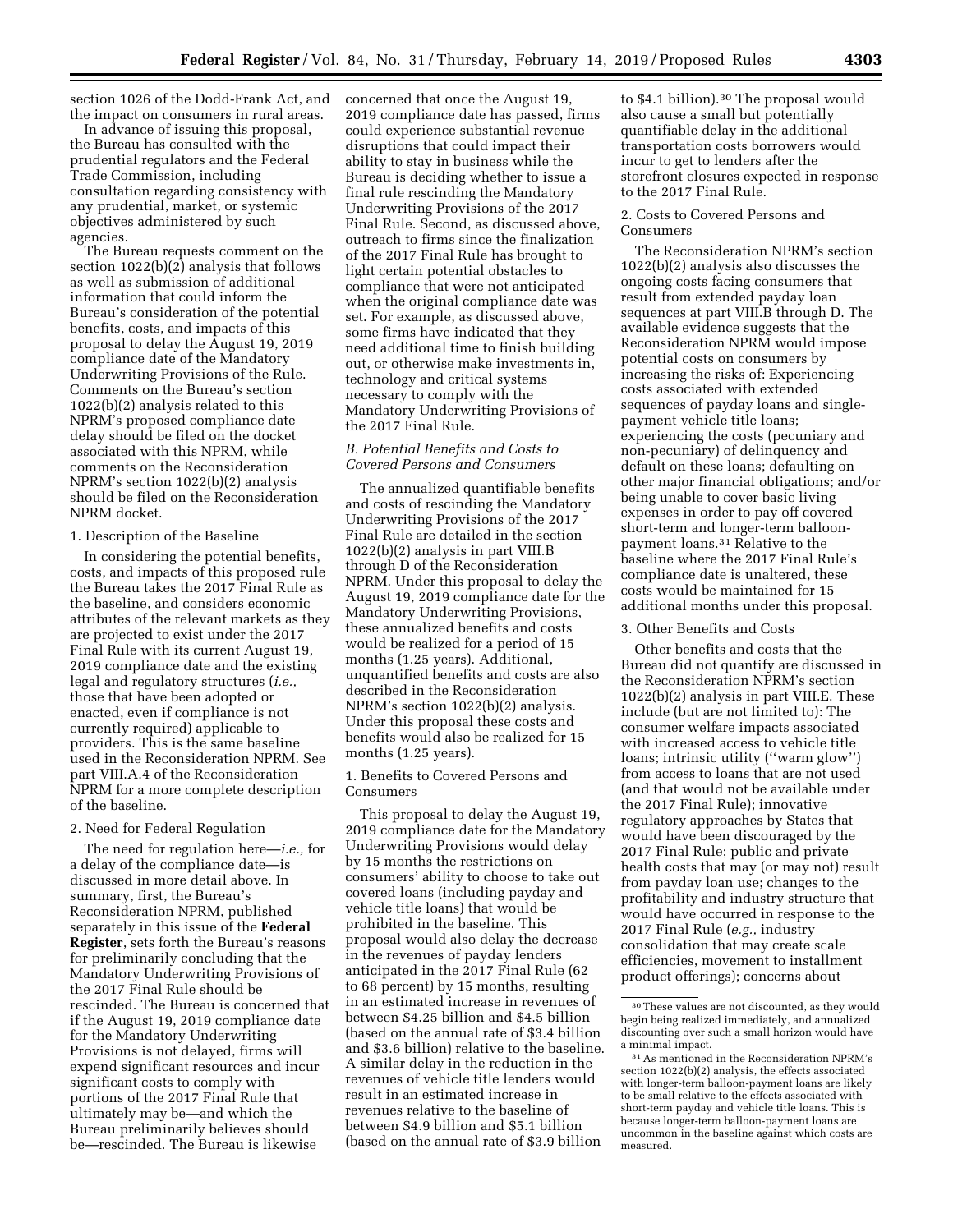regulatory uncertainty and/or inconsistent regulatory regimes across markets; benefits or costs to outside parties associated with the change in access to payday loans; indirect costs arising from increased repossessions of vehicles in response to non-payment of vehicle title loans; non-pecuniary costs associated with financial stress that may be alleviated or exacerbated by increased access to/use of payday loans; and any impacts of fraud perpetrated on lenders and opacity as to borrower behavior and history related to a lack of industry-wide registered information systems (*e.g.,* borrowers circumventing lender policies against taking multiple concurrent payday loans, lenders having more difficulty identifying chronic defaulters, etc.). Each of these impacts, discussed in the section 1022(b)(2) analysis for the 2017 Final Rule and the section 1022(b)(2) analysis of the Reconsideration NPRM, are expected to result from this proposal for the 15 month delay of the compliance date for the 2017 Final Rule's Mandatory Underwriting Provisions.

The Bureau does not believe the onetime benefits and costs described in the Reconsideration NPRM will be substantially affected by this proposal to delay the August 19, 2019 compliance date for the Mandatory Underwriting Provisions. In effect, this proposal would provide institutions greater flexibility in when and how to deal with the burdens of the 2017 Final Rule's Mandatory Underwriting Provisions if the Bureau retains those provisions in the Reconsideration rulemaking. Some firms may have already undertaken some of the compliance costs, meaning this proposal would have minimal impact on their benefits or costs. If the Bureau ultimately decides to finalize this proposed compliance date delay for the Mandatory Underwriting Provisions, others may use the additional time to install the necessary systems and processes to comply with the 2017 Final Rule in a more efficient manner. Quantifying the value of this more flexible timeline is impossible, as it depends on, among other things, each firm's idiosyncratic capacities and opportunity costs. However, it is likely that this flexibility will be of relatively greater benefit to smaller entities with more limited resources.

The Bureau expects, however, that, if the proposed compliance date delay for the Mandatory Underwriting Provisions is finalized, most firms will simply delay incurring some or all of the costs of coming into compliance. This period of time could vary depending on the length of the delay eventually finalized, if any. A delay of 15 months, as

proposed, would effectively reduce the one-time benefits and costs by 1.25 years of their discount rate.32 While these firms would experience potentially quantifiable benefits, the Bureau cannot know what proportion of the firms would adopt any of the strategies described above, let alone the discounting values or strategies unique to each firm. For a 15-month delay, the discounting of the one-time benefits and costs would be likely to be less than 3 percent of the value of those benefits and costs.33 As such, the Bureau believes the one-time benefits and costs of this proposal are minimal, relative to the other benefits and costs described above.

## *C. Potential Impact on Depository Creditors With \$10 Billion or Less in Total Assets*

The Bureau believes that depository institutions and credit unions with less than \$10 billion in assets were minimally constrained by the 2017 Final Rule's Mandatory Underwriting Provisions. To the limited extent depository institutions and credit unions do make loans in this market, many of those loans are conditionally exempt from the 2017 Final Rule under § 1041.3(e) or (f) as alternative or accommodation loans. As such, this proposal would likewise have minimal impact on these institutions.

The Reconsideration NPRM notes that it is possible that a revocation of the 2017 Final Rule's Mandatory Underwriting Provisions would allow depository institutions and credit unions with less than \$10 billion in assets to develop products that would not be viable under the 2017 Final Rule (subject to applicable Federal and State laws and under the supervision of their prudential regulators). Given that development of these products has been underway, and takes a significant amount of time, and that this proposal's delay does not affect such products' longer-term viability, this proposal

33The 3 percent value assumes a discounting of 2.40 percent (the Effective Federal Funds rate as of January 30, 2019) for 1.25 years. This implicitly assumes all firms would undertake the necessary actions immediately in the absence of this proposal, and would delay those actions for the full 15 months if the proposal were to be adopted. The true value will likely be substantially less than this, as many firms will not delay by the full duration, and/ or have already undertaken the actions that will result in the benefits or costs.

would have minimal effect on these products and institutions.

## *D. Potential Impact on Consumers in Rural Areas*

The Bureau does not believe that the proposed compliance date delay would reduce consumer access to consumer financial products and services, and it may increase consumer access by delaying the point at which covered firms implement changes to comply with the 2017 Final Rule's Mandatory Underwriting Provisions. Under the proposal, consumers in rural areas would have a greater increase in the availability of covered short-term and longer-term balloon-payment loans originated through storefronts relative to consumers living in non-rural areas. As described in more detail in the Reconsideration NPRM's section 1022(b)(2) analysis, the Bureau estimates that removing the restrictions in the 2017 Final Rule on making these loans would likely lead to a substantial increase in the markets for storefront payday lenders and storefront singlepayment vehicle title loans. By delaying the August 19, 2019 compliance date for the Mandatory Underwriting Provisions, the Bureau similarly anticipates a substantial increase in those markets relative to the baseline for the duration of the delay.

## **VIII. Regulatory Flexibility Act Analysis**

The Regulatory Flexibility Act 34 as amended by the Small Business Regulatory Enforcement Fairness Act of 1996 35 (RFA) requires each agency to consider the potential impact of its regulations on small entities, including small businesses, small governmental units, and small not-for-profit organizations.36 The RFA defines a ''small business'' as a business that meets the size standard developed by the Small Business Administration (SBA) pursuant to the Small Business Act.37

37 5 U.S.C. 601(3). The Bureau may establish an alternative definition after consulting with the SBA and providing an opportunity for public comment. *Id.* 

<sup>32</sup>Over and above this inflationary discounting, it is also possible that the proposed delay would result in a decrease in the nominal technology costs associated with compliance, as technology costs are generally declining. However, given the relatively short horizon and relatively mature technology required for compliance (*e.g.,* electronic storage, database management software, etc.), this decrease in nominal costs is expected to be minimal.

<sup>34</sup>Public Law 96–354, 94 Stat. 1164 (1980). 35Public Law 104–21, section 241, 110 Stat. 847, 864–65 (1996).

<sup>36</sup> 5 U.S.C. 601 through 612. The term '' 'small organization' means any not-for-profit enterprise which is independently owned and operated and is not dominant in its field, unless an agency establishes [an alternative definition under notice and comment].'' 5 U.S.C. 601(4). The term '' 'small governmental jurisdiction' means governments of cities, counties, towns, townships, villages, school districts, or special districts, with a population of less than fifty thousand, unless an agency establishes [an alternative definition after notice and comment].'' 5 U.S.C. 601(5).